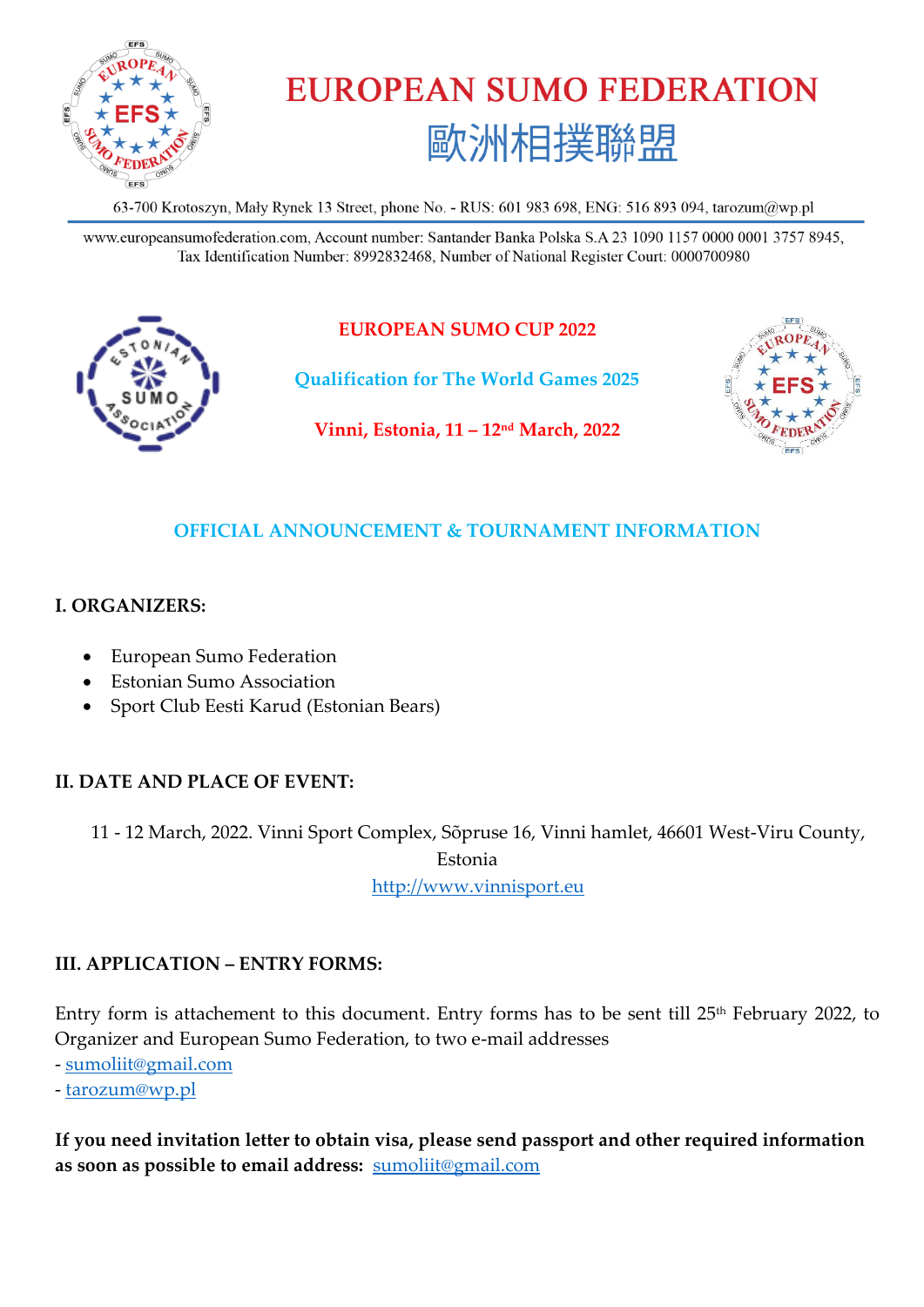#### **IV. TOURNAMENT'S SYSTEM AND REFEREES:**

European Sumo Cup will be organized in accordance with system of ESF – if amount of athletes in weight category will be less than or equal 5, will be used round robin system, if more – double repechage. ESF ensure computer and computer program to run tournament. ESF will designate Head Referee of tournament and person, who will manage computer program. All national federations may nominate candidate for being referee by sending application (as attachement to this document). Applications have to be sent till 25<sup>th</sup> February 2022 to Chief of Referees – Mr. Sergio Palumbo (email: [sergiopalumbo.sumo@libero.it](mailto:sergiopalumbo.sumo@libero.it)) and to ESF's Office (email: *tarozum@wp.pl*). Chief of Referees in cooperation with Head Referee after verification of application will announced referees for ESC till 1 st March 2022. Work of referees will be paid by European Sumo Federation.

## **V. CONDITIONS OF PARTICIPATION:**

In European Sumo Cup may take part female and male athletes born in 2004 and elder – in amount of at most 4 athletes from one country, in weight categories:

Women categories: - 65 kg, - 73 kg, - 80 kg, +80 kg. Men categories: - 85 kg, - 100 kg, - 115 kg, + 115 kg.

## **VI. PARTICIPATION COSTS:**

Costs of accommodation have to be covered by participants of tournament. Organizer provide: Hostel Vinni Sport Complex: EUR 40/person/night, single room EUR 50/night.

Above price included breakfast and transfer.

Lunch and dinner can be bought in restaurant in Vinni Sport Complex.

Deadline for sending information about accommodation is on 25<sup>th</sup> February 2022.

ENTRY FEES: 30 €/per each start. Entry fees will be collected by representatives of European Sumo Federation.

Costs of get up from and to the airport/railway station in Tallin and local transportation is covering by organizer for those, who use official accommodation. If NF don't want to use official accommodation Organizer can refuse service of transfer from/to airport and local transportation.

National federations (or referee by themselves) also have to cover costs of accommodation, meal and journey to Estonia of appointed referees.